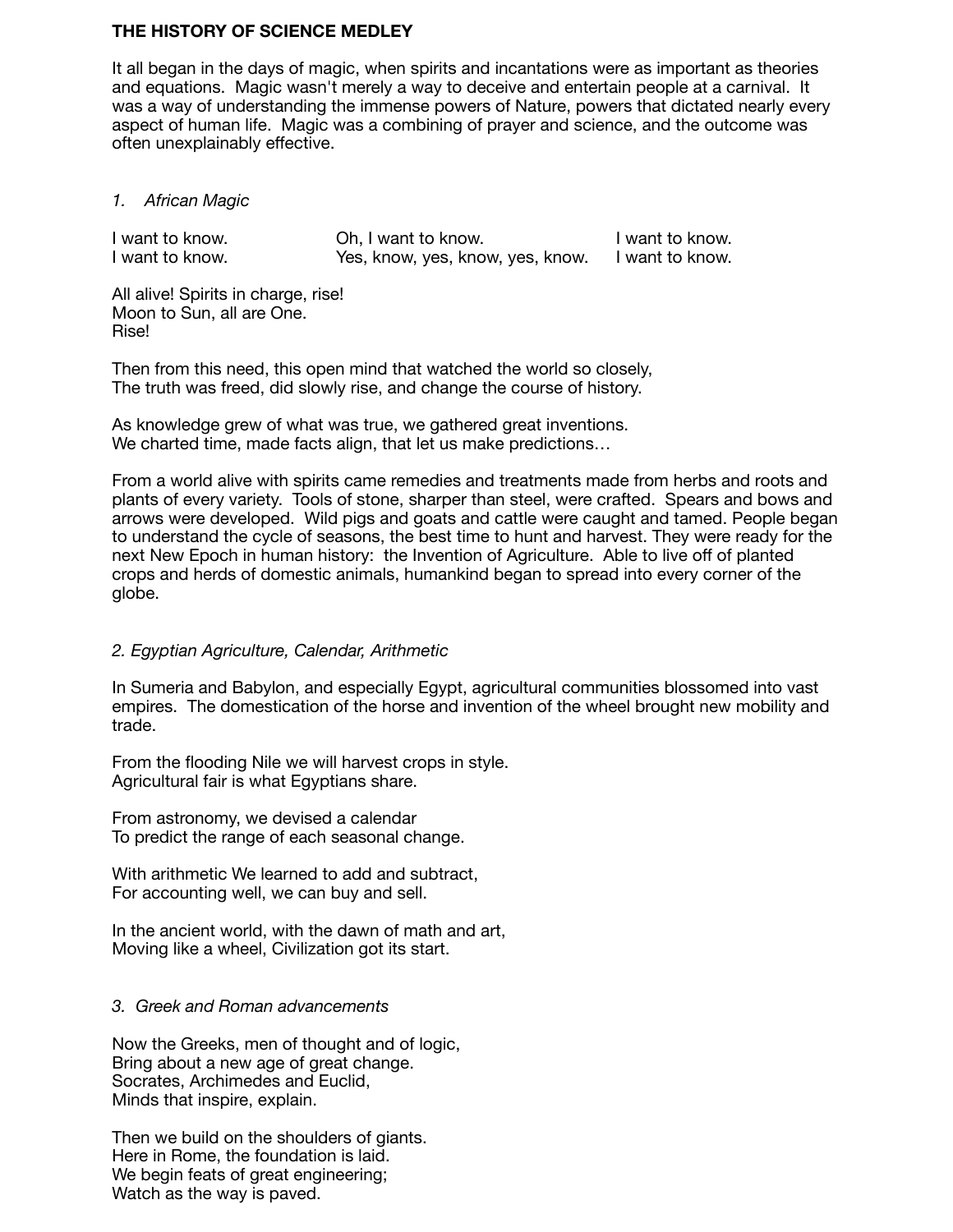For hundreds of years, the Roman Empire continued, constructing thousands of miles of roads and aqueducts that brought fresh water from the mountains to the cities. But the real advancements in science were taking place in the Arabic and Hindu worlds…

### *4. Arabian/Indian advancements*

The Persians founded preventative medicine and systematized astronomy. Arabic numbers and the decimal system became the basic "language" of modern mathematics, especially the invention of the number zero…

"I've got it!"

"What? What?"

"Oh, nothing. Nothing."

All this happened as Europe rested in a Medieval mist. An "Age of Faith" held sway over imaginations…

# *5. Gregorian (Dark Ages): The Scribe and the Age of Faith*

I lift up mine eyes only unto the heavens, Never to look upon the Earth. Yet, some preserve the ancient scientific volumes, Preparing one day for a new rebirth.

"The Complete Works of Aristotle."

"Ptolemy's Movement of Celestial Bodies."

"The Fundamental Nature of Matter by Democritus."

And in time, the curiosity of mankind was unleashed again, sparking the age of awakening, called, "The Renaissance."

### *6. The Renaissance*

Niklas Copernicus redrew the universe Placing the sun where it did belong.

Controlled experiments of Galileo Found that the Laws of Nature were strong.

As Leonardo, painting a smile just so, Sketched a hundred or more inventions.

### *7. The Birth of Classical Physics*

Newton sat below a tree, wondering what these Laws could be. When an apple from the tree fell upon his head. He discovered gravity, laws of heat and elasticity. Days of exploration dawned: Light and Knowledge spread.

Newton work on optics, too, the prism and the lens he knew. And Don't forget poor Benjamin with kite and key electrical. Monocles and spectacles and clocks and all things practical. A veritable downpour of inventions came our way..